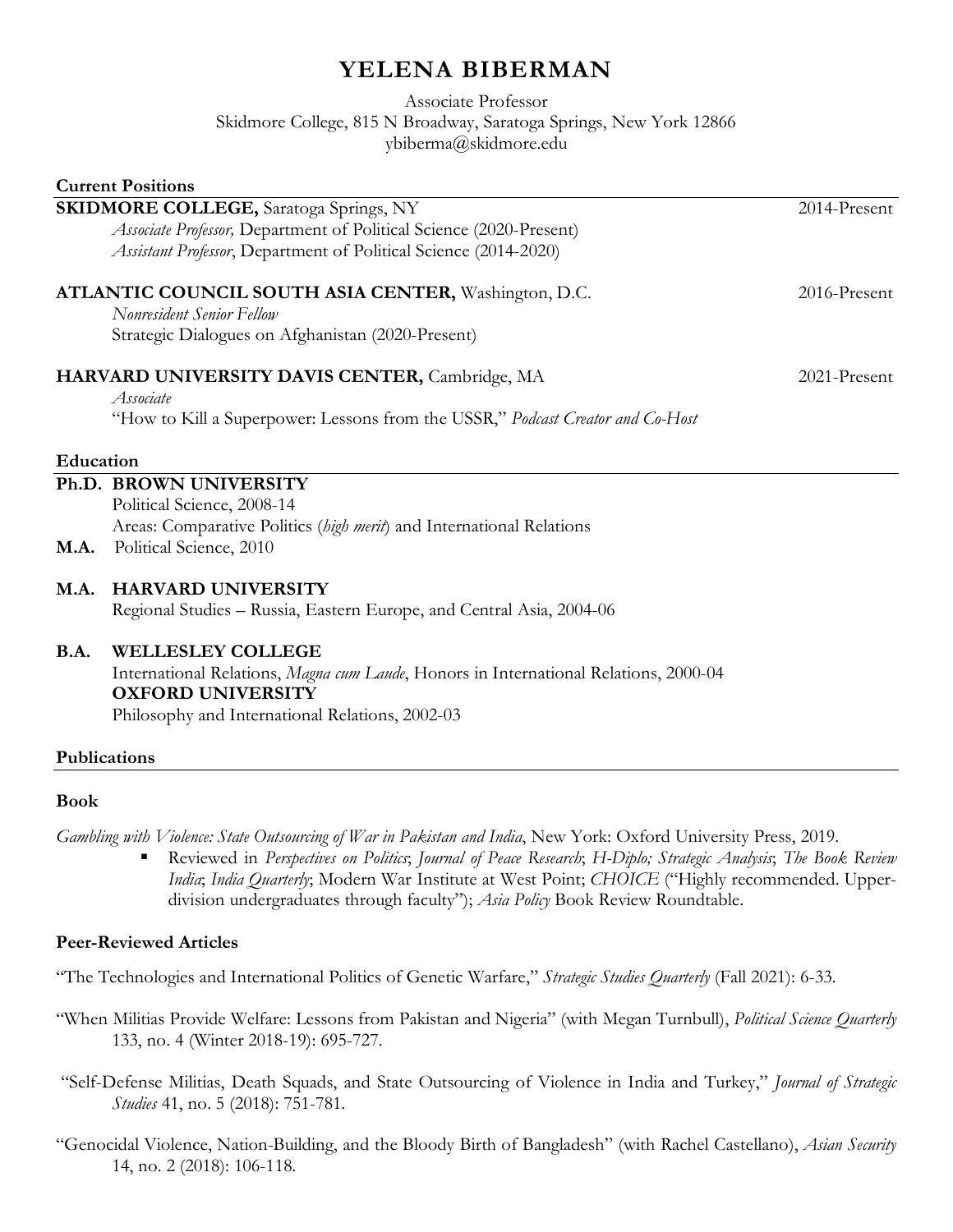- "How We Know What We Know About Pakistan: *New York Times* News Production, 1954-1971," *Modern Asian Studies* 51, no. 5 (2017): 1598-1625.
- "Why Terrorists Target Children: Outbidding, Desperation, and Extremism in the Peshawar and Beslan School Massacres" (with Farhan Zahid), *Terrorism and Political Violence* 31, no. 2 (2019; online 2016): 169-184.
- "Terrorist Prison Breaks" (with Trevor Cloen and Farhan Zahid), *Perspectives on Terrorism* 12, no. 1 (2018): 59-68.
- "Channeling Islam: Religious Narratives on Pakistani Television and Their Influence on Pakistani Youth," (with Sahar Gul and Feryaz Ocakli), *Asian Affairs: An American Review* 43, no. 3 (2016): 78-97.
- "One Shield, Two Responses: Anti-U.S. Missile Defense Shield Protests in the Czech Republic and Poland" (with Feryaz Ocakli), *Politics & Policy* 43, No. 2 (April 2015): 197-214.
- "The Politics of Diplomatic Service Reform in Post-Soviet Russia," *Political Science Quarterly* 126, No. 4 (Winter 2011- 12): 669-680.
- "Bureaucratic Partisanship and State Building: The Case of Ukrainian Foreign Ministry," *Problems of Post-Communism* 58, No. 2 (March/April 2011): 17-27. [Awarded Millar Prize]
- "Assessing the Costs of Weak Diplomatic Institutions" (Ukrainian: «Оцінюючи Втрати Внаслідок Слабких Інститутів Дипломатії»), *Academic Bulletin of the Diplomatic Academy of Ukraine* (Науковий Вісник Дипломатичної Академії України) Vol. 15 (2010): 228-234.
- "Political Science and the Rules of Causal Inference" (Russian: «Политология и правила выявления причинноследственных отношений»), *Polis* 10, No. 6 (2009): 168-176.

## **Other Scholarly Work**

- "Author's Response: Reconsidering How We Think about Proxies," *Asia Policy* 16, no. 1 (January 2021): 193-196.
- "Violence by Proxy: Russia's Ex-Rebels and Criminals in Chechnya" (pp. 135-150), in *State Terror, State Violence: Global Perspectives*, Ed. Bettina Koch (Wiesbaden: Springer, 2016).

## **Policy**

- "It's Time for a Difficult Conversation with Delhi," *SouthAsiaSource*, Atlantic Council, July 23, 2021.
- "'Do as I Do' Diplomacy," *Inkstick*, June 15, 2021. [Featured in American Foreign Service Association Daily Media Digest]
- "The Proxy Gambit" (with Maj. Alex Deep), *Commentary & Analysis*, Modern War Institute at West Point, April 28, 2021.
- "A Kashmir Peace Deal Now? Ripeness, Readiness, and US Role," Modern War Institute at West Point Report, Series 2021, no. 1 (February 2021): 1-18. [Peer-reviewed]
- "Eight Reasons Why the United States Should Promote Kashmir Peace Talks Now," *SouthAsiaSource*, Atlantic Council, February 17, 2021.
- "What Binds India and the US?" Observer Research Foundation (ORF) *Expert Speak: Atlantic Files*, October 23, 2020.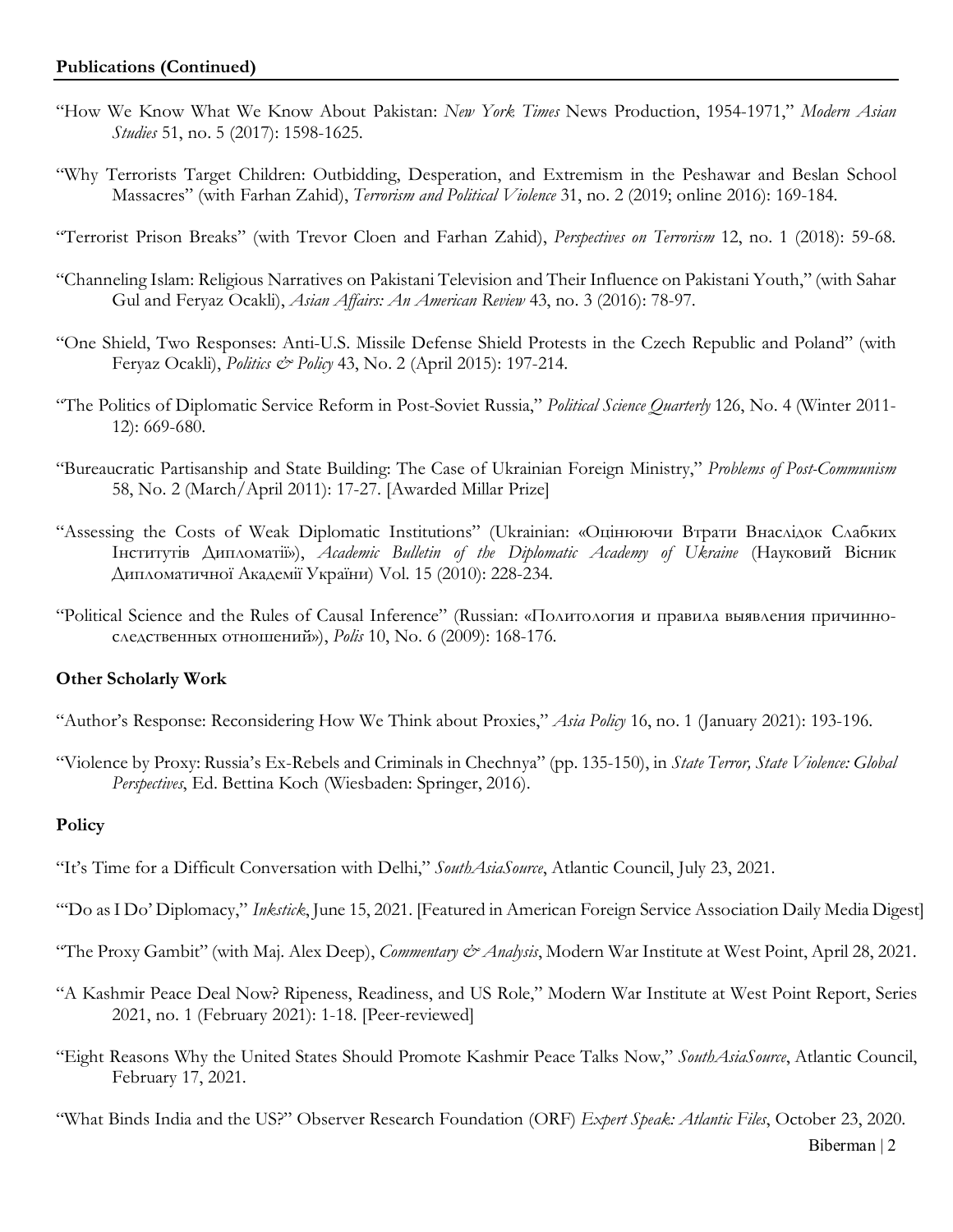- "A Divided Taliban Could Unleash a New Proxy War in Afghanistan" (with Jared Schwartz), *New Atlanticist*, June 29, 2020.
- "Young Kashmiris think India and Pakistan can resolve their differences over Kashmir" (with Samir Ahmad), *Washington Post*, Monkey Cage, March 4, 2020. [Covered in *Al Jazeera*; *The Telegraph*; *Kashmir Observer*; *EurAsian Times*]
- "What Lt. Col. Vindman's Critics Get Wrong about Jews Who Fled the Soviet Union" (with Matthew Simkowitz), *Washington Post*, Monkey Cage, November 19, 2019.
- "Will the United States and China Keep India and Pakistan from Going to War?" Policy Roundtable: The Future of South Asia, *Texas National Security Review*, October 1, 2019.
- "China and Pakistan Have Struck a Devil's Bargain with Militants" (with Jared Schwartz), *Foreign Policy*, April 5, 2019.
- "Pakistan Is Ready for Stability in Afghanistan" (with Jared Schwartz), *East Asia Forum*, Australian National University, March 29, 2019.
- "Ending Terror in Kashmir," *Political Violence @ a Glance*, February 22, 2019. [Reprinted in *Sri Lanka Guardian*]
- "Global War on Dangerous Ideas" (with Samir Ahmad), *Greater Kashmir*, January 20, 2019.
- "Pakistani Militants Have Created Their Own Political Party. Can It Actually Win Votes?" (with Niloufer Siddiqui), *Washington Post*, Monkey Cage, May 7, 2018.
- "An Opportunity for Regional Leadership in South Asia," *New Atlanticist*, February 7, 2017.
- "Bridging the Gap between Policing and Counterinsurgency in Pakistan" (with Farhan Zahid and Philip Hultquist), *Military Review* (November-December 2016): 37-43.
- "When the Strong Weaponize the Weak: States and Guerrilla Warfare," *Sustainable Security* (Oxford Research Group), October 19, 2016.
- "Between Radicalization and Violence" (with Gage Willand), *Political Violence @ a Glance*, June 23, 2016.
- "Peace by Assassination?" *Political Violence @ a Glance*, May 25, 2016.
- "The Problem with Proxies: Ideology is No Substitute for Operational Control" (with Orr Genish), *Small Wars Journal*, September 27, 2015.
- "Reimagining Pakistan's Militia Policy," *Atlantic Council Issue Brief*, April 27, 2015.
- "In Pakistan, Domestic Threats Begin to Overshadow India," *Washington Post*, Monkey Cage, January 6, 2015.
- "Are There Lessons from Pakistan for Future of Fighting in Ukraine?" *Washington Post*, Monkey Cage, May 27, 2014.
- "Generation Putin," *Foreign Policy*, January 22, 2008.
- "Between the East and West," *Moscow Times* 4326 (Feb. 8, 2010), 7.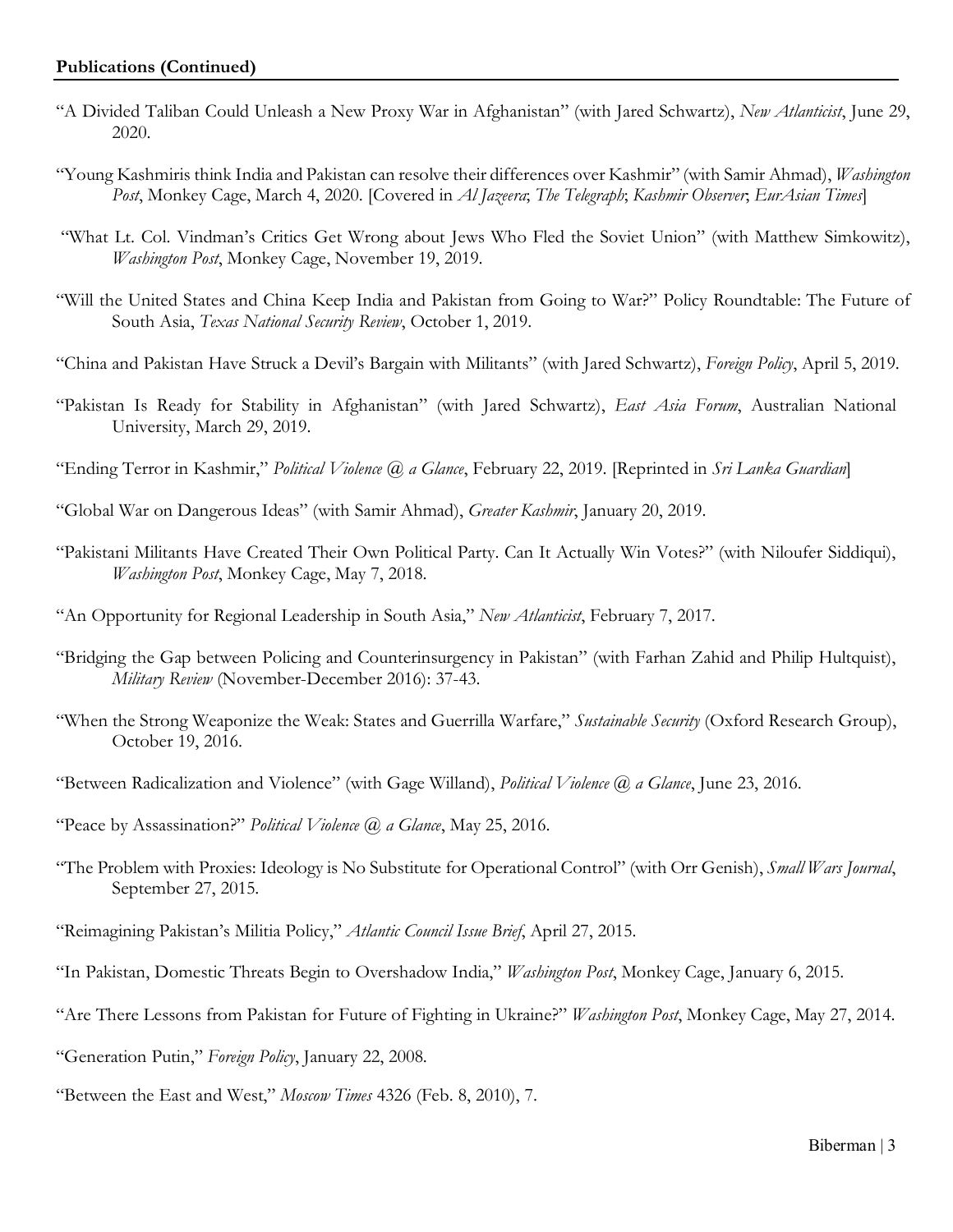- "Unwelcomed Missiles" (with Feryaz Ocakli), *Russia Profile*, December 29, 2009.
- "Iran: Code Orange?" *Foreign Policy in Focus*, June 30, 2009.
- "Learning from the Soviets in Afghanistan," *Foreign Policy in Focus*, June 20, 2008.
- "U.S.-Iran Relations Need Reform," *Wellesley News*, September 2003.

#### **Selected Reporting**

- "Children of the Revolution: A New Generation of Russians Tries to Become Politically Active," *Russia Profile*, February 5, 2008.
- "Why Alma Mater Matters," *Russia Profile* 5, No. 6 (July 2008): 8-9.
- "A Rural Referendum: Villagers Hope Medvedev Will Continue Down Putin's Path," *Russia Profile*, March 3, 2008.

"Banking on Russian Women," *Passport Moscow* (September 2008): 30-32.

## **Awards, Honors, and Fellowships**

- 2021. Harvard University Davis Center Associate
- 2020-21. Modern War Institute at West Point Fellow
- 2020. Alma Ostrom and Leah Hopkins Awan Civic Education Fund, APSA Centennial Center Research Grant
- 2015, 2016, 2017, 2018, 2019, 2021. Judith Johns Carrico Faculty Grant
- 2015, 2016, 2017, 2019. Skidmore College Faculty Development Grant
- 2018. Skidmore College Faculty Development Committee Ad Hoc Grant
- 2016, 2017, 2021. Skidmore College Faculty Student Summer Research Grant
- 2017. Jacob Perlow Grant, Skidmore College
- 2014-15. Atlantic Council US-Pakistan Exchange Fellowship
- 2014. Skidmore College Center for Leadership in Teaching and Learning Course Development Grant
- 2014. American Institute of Pakistan Studies Travel Grant
- 2014. Spatial Structures in the Social Sciences Travel Grant
- 2012-13. United States Institute of Peace (USIP) Jennings Randolph Peace Scholar Dissertation Fellowship
- 2012-13. American Institute of Pakistan Studies Junior Fellowship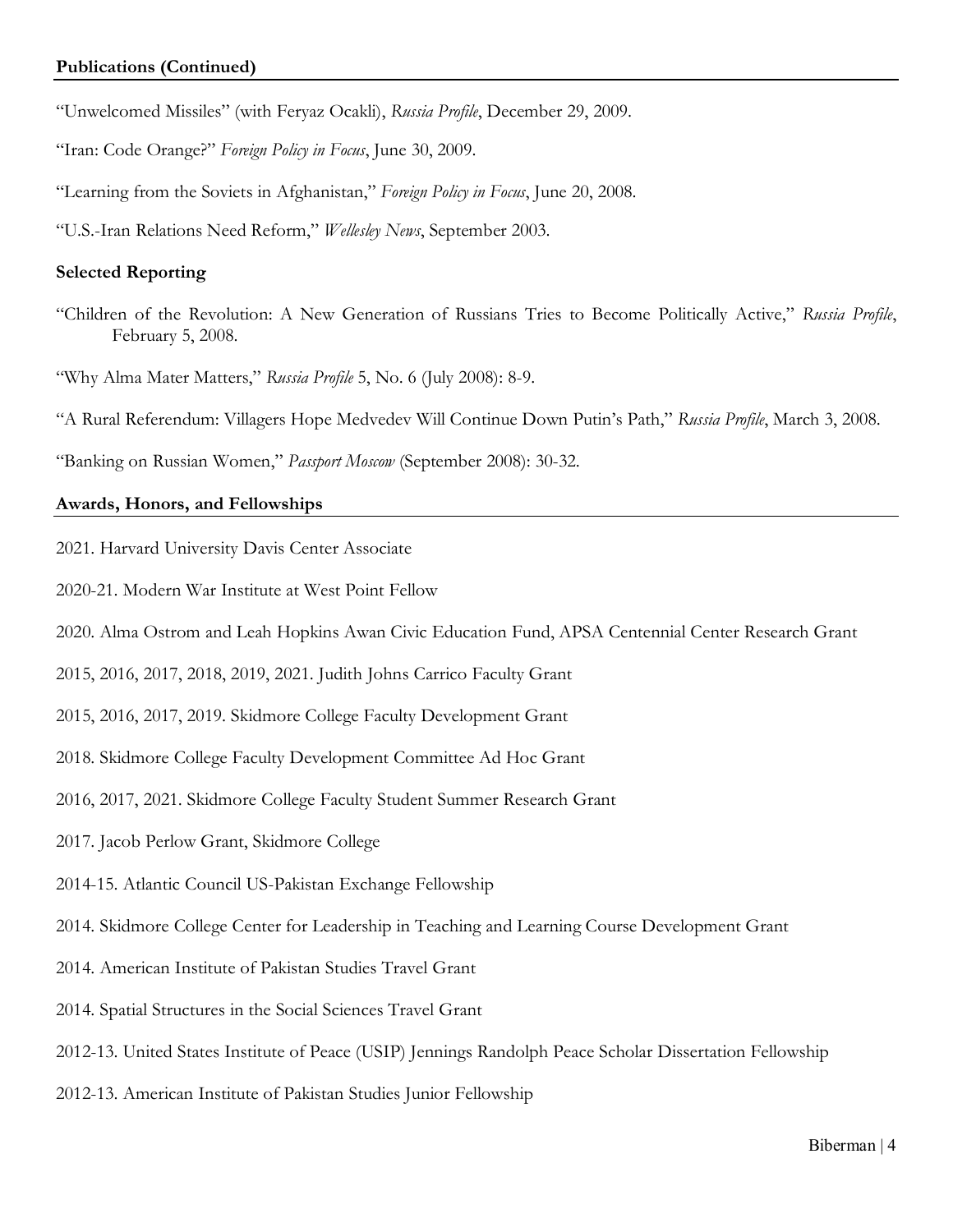#### **Awards, Honors, and Fellowships (Continued)**

- 2012. Smith Richardson Foundation World Politics and Statecraft Fellowship
- 2011. Horowitz Foundation for Social Policy Research Grant (Special Recognition: John L. Stanley Award)
- 2011. James R. Millar Graduate Student Prize from the National Council for Eurasian and East European Research
- 2011. New York Public Library Short-Term Research Fellowship
- 2011. American Political Science Association Centennial Center for Political Science and Public Affairs Fellow
- 2011-12. Brown University Graduate School Internal Dissertation Fellowship
- 2011. Foreign Language and Area Studies Summer Fellowship, South Asia Summer Language Institute (Urdu)
- 2011, 2012, 2013. Brown University Office of International Affairs Research Travel Grant
- 2010, 2011, 2012. Brown University Graduate School Research Travel Grant
- 2009, 2010, 2011, 2012, 2013. Brown University Graduate School Conference Travel Grant
- 2010. Brown University Political Science Department Methods Training Fellowship
- 2009. IREX U.S. Embassy Policy Specialist Fellowship
- 2009. Watson Institute for International Affairs Graduate Program in Development Summer Fieldwork Grant
- 2008-09. Stanley J. Bernstein '65 Graduate Fellowship, Brown University
- 2006-07. Fulbright Fellowship
- 2005. Harvard University Davis Center Research Travel Grant
- 2005. Foreign Language and Area Studies (FLAS) Summer Fellowship
- 2005. Harvard University Ukrainian Institute Research Travel Grant
- 2002-03. National Science Foundation Award for the Integration of Research and Education
- 2002, 2003. Francis Beirne National Essay Contest First Place Prize
- 2003. Target "All-Around" Award
- 2003. Wellesley Class Of '69 Community Service Award
- 2002. Centuria of Excellence Award
- 2001, 2002, 2004. Wellesley College Spirit of Service Award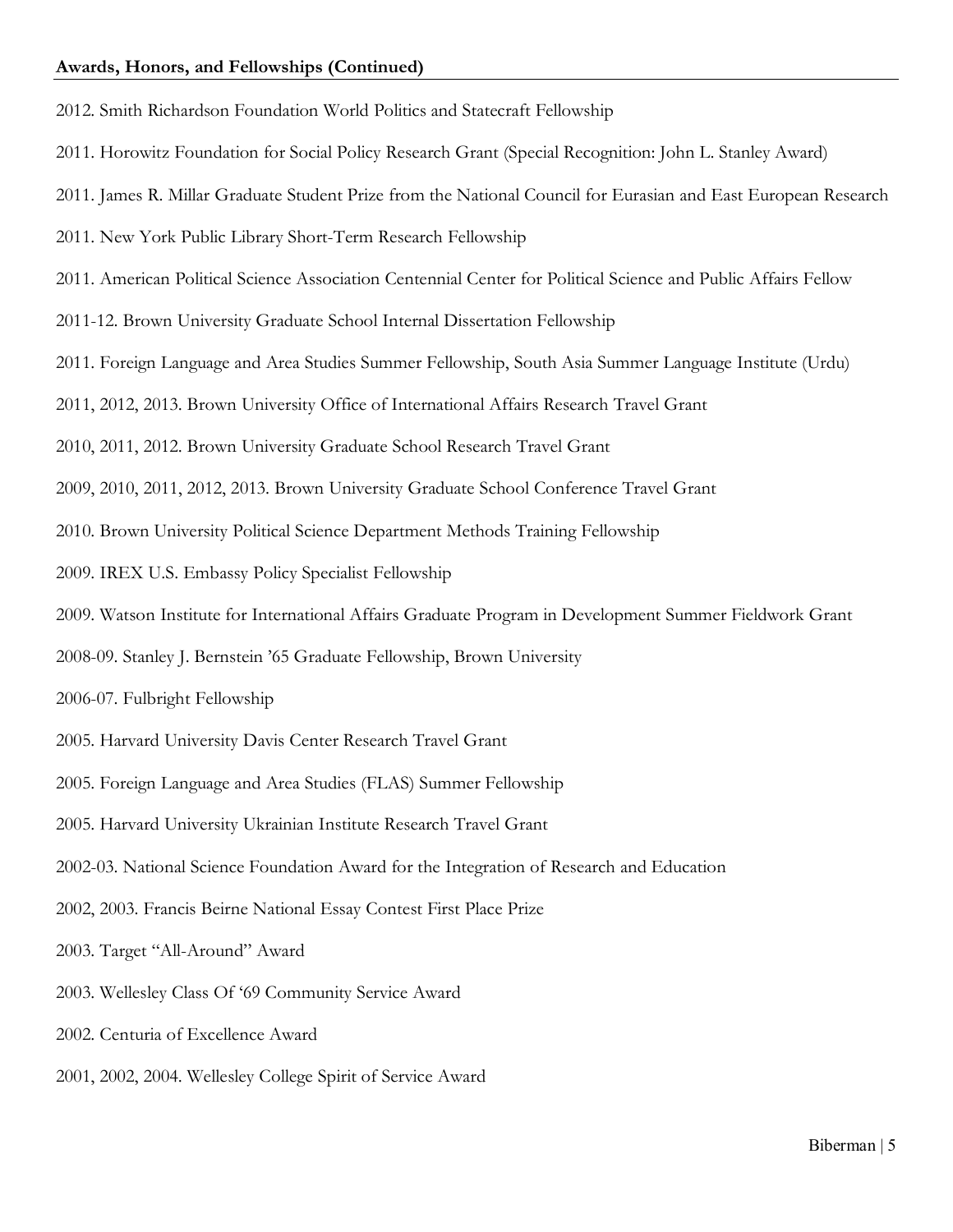2001. Wellesley College First Year Academic Distinction

#### **Conferences, Workshops, and Invited Talks**

Strategic Dialogues on Afghanistan: Implications of the Taliban's New Government for Afghanistan, 2021 (*moderator*) Strategic Dialogues on Afghanistan: Democratization and the Road Ahead for Afghanistan, 2021 (*private working group*) Hamilton College, Civil War Seminar Webinar, 2020 (*invited talk*) Central University of Kashmir, Department of Politics and Governance, Webinar, 2020 (*invited talk*) Center for Social and Political Research, Karachi, Pakistan, Webinar, 2020 (*invited talk*) Association of Asia Scholars, Webinar, 2020 (*invited talk*) U.S. Department of State, Ralph J. Bunche Library Speaker Series, 2019 (*invited talk*) India Security Workshop, NYU-Abu Dhabi, 2019 International Studies Association Annual Meeting, 2014, 2015, 2017, 2019 Raisina Dialogue, New Delhi, India, Delegate, 2018 New England Political Science Association Annual Meeting, 2010, 2011, 2013, 2014, 2017 American Political Science Association Annual Meeting, 2010, 2014, 2018 National Security Seminar, U.S. Army War College, 2016 Silver Bay YMCA, Silver Bay, NY, 2016 (*invited talk*) Pi Sigma Alpha, National Political Science Honor Society at Skidmore College, Keynote Address, 2016 International Student Union, Skidmore College, 2016 (*invited talk*) Center for Contemporary South Asia Book Manuscript Workshop, Watson Institute for International and Public Affairs, Brown University, November 11, 2016 Skidmore College Women in Business, 2016 (*invited talk*) Annual Conference on South Asia, 2013, 2014, 2015 American Institute of Pakistan Studies Junior Scholars Conference, 2015 International Studies Association Northeast Annual Conference, 2015, 2017 Observer Research Foundation, New Delhi, India, 2015 (*invited talk*)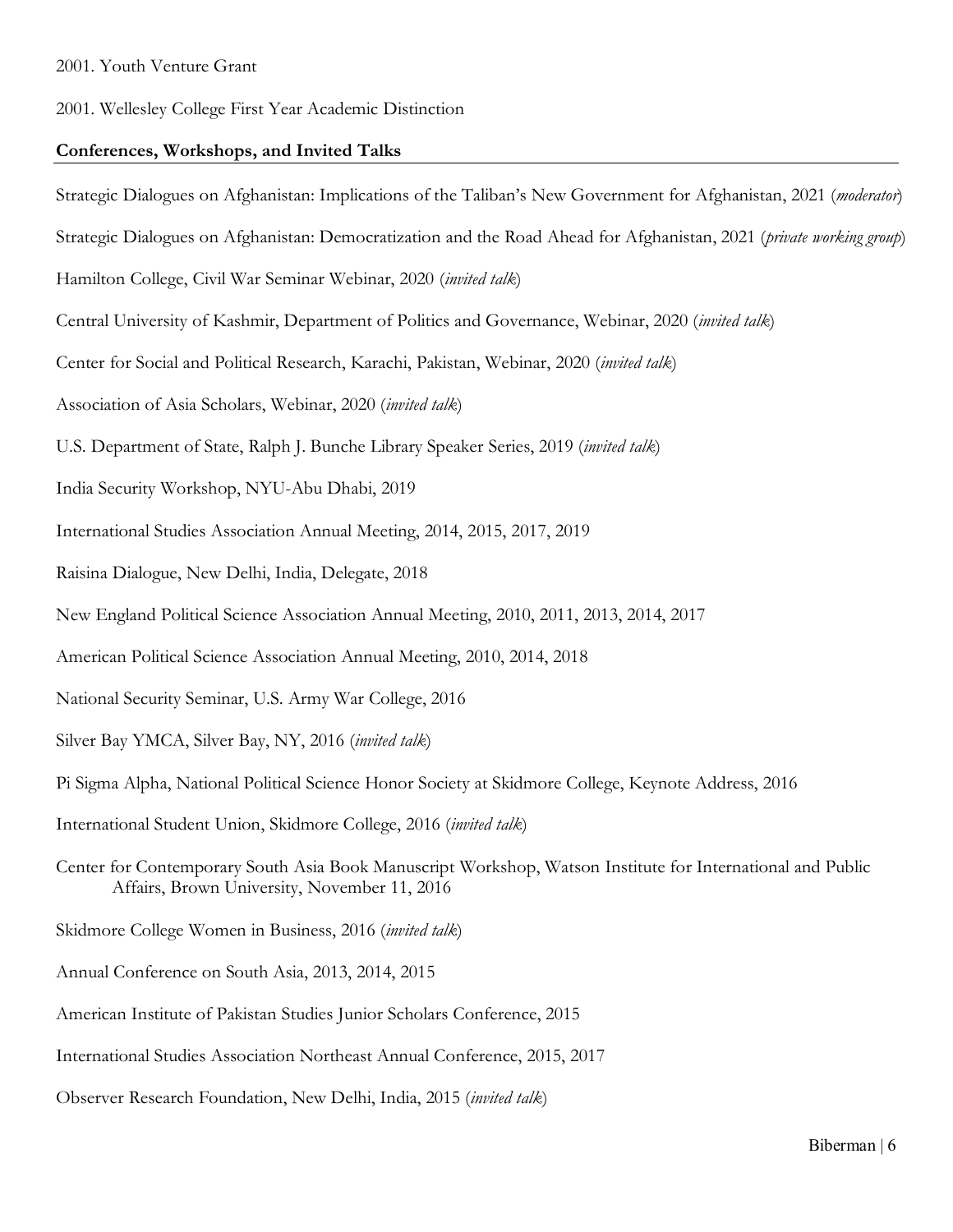#### **Conferences, Workshops, and Invited Talks (Continued)**

- Center for International Politics, Organization and Disarmament, Jawaharlal Nehru University, New Delhi, India, 2015 (*invited talk*)
- Association for the Study of Nationalities Annual Conference, 2015
- Political Violence Workshop at Hamilton College, 2015
- Newcomb Foreign Affairs Roundtable, Newcomb, NY, 2015 (*invited talk*)

Skidmore Encore, 2015, 2021

- National Police Academy, Islamabad, Pakistan, 2014 (*invited talk*)
- National Ground Intelligence Center, Charlottesville, VA, 2014 (*invited talk*)
- Modern South Asia Workshop at Yale University, 2014
- Pay It Forward: Women Helping Women in International Relations, International Studies Association Annual Convention, 2014
- Cambridge University Press Watson Seminar, 2013 (*book manuscript reviewer*)
- Massachusetts Institute of Technology (MIT) Strategic Use of Force Working Group, 2013 (*invited talk*)

Jennings Randolph Senior Fellows and Peace Scholars Workshop, USIP, 2013

Olympia Summer Seminars: Transformation of Conflict, Olympia, Greece, 2012

Midwest Political Science Association Conference, 2009, 2012, 2014

Diplomatic Academy of Russia's Ministry of Foreign Affairs, Moscow, Russia, 2012 (*invited talk*)

Institute of Kashmir Studies, University of Kashmir in Srinagar, Jammu and Kashmir, 2012 (*invited talk*)

Nelson Mandela Centre for Peace and Conflict Resolution at Jamia Millia Islamia, New Delhi, India, 2012 (*invited talk*)

National Seminar for Research Scholars on "Understanding Pakistan," Jamia Millia Islamia, New Delhi, India, 2011

Harvard University Post-Communist Politics and Economics Workshop, 2011

IREX/Woodrow Wilson Center Regional Policy Symposium, 2009

Inter-Ivy Sociology Symposium at Columbia University, 2009

IREX Regional Office in Kiev, Ukraine, 2009 (*invited talk*)

American Center in Moscow, Russia, 2008 (*invited talk*)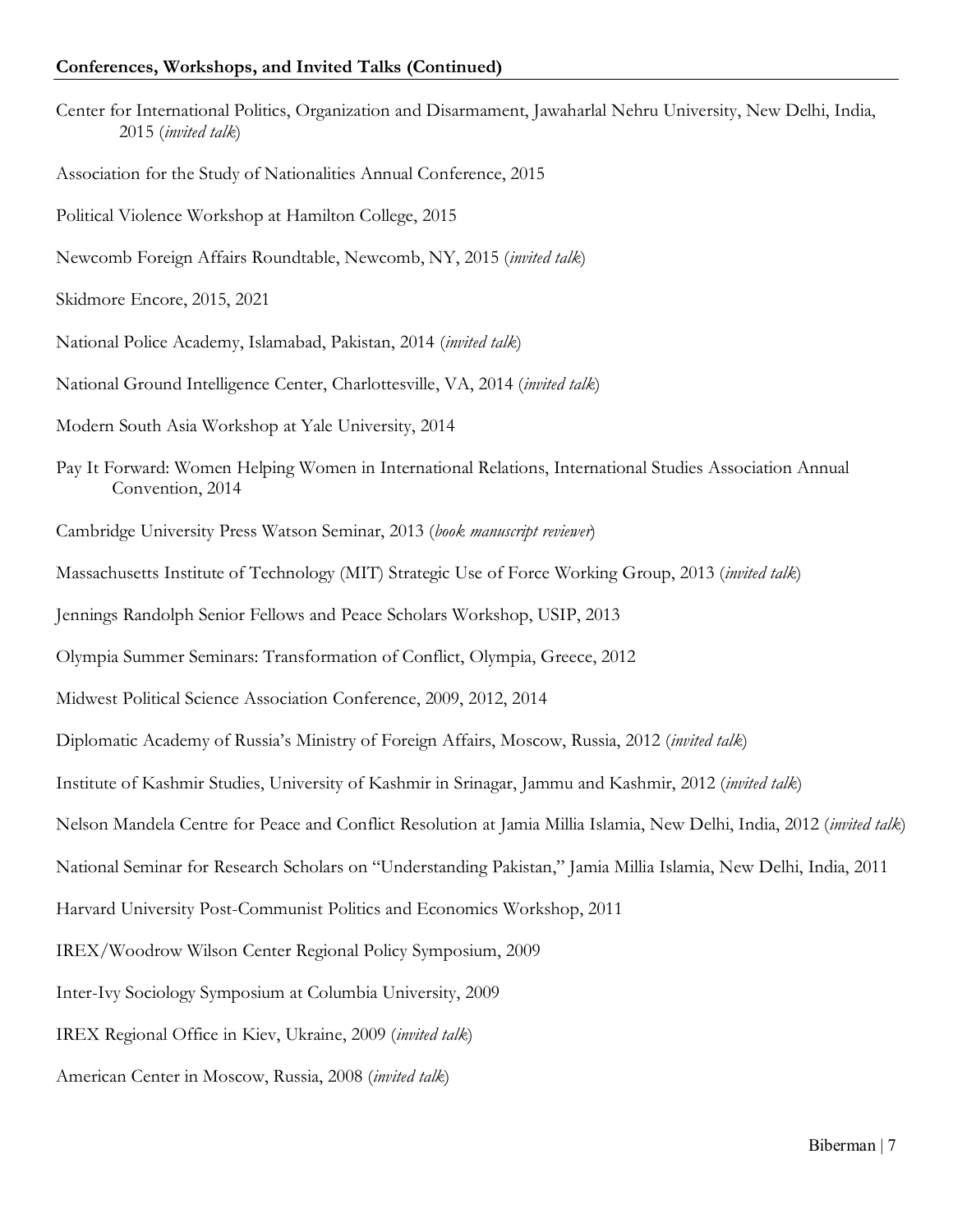U.S. Embassy in Moscow, Russia, 2008 (*invited talk*)

History of Russian-American Diplomatic Relations: 200 Years, FLEX Alumni Conference in Yaroslavl, Russia, 2007 (*invited talk*)

Russian Academy of Education Conference on Professional Education, Chebaksary, Russia, 2006 (*invited talk*)

Harvard University Graduate Student Conference on Comparative and Security Policies, 2006

Harvard University Davis Center Undergraduate Research Conference, 2004

Wellesley College Ruhlman Conference, 2004; Tanner Conference, 2003

## **Additional Training**

#### **Policy and Public Scholarship**

International Policy Summer Institute, Bridging the Gap: Connecting Research and Policy, American University, Washington, D.C., 2019 Summer Workshop on Analysis of Military Operations and Strategy (SWAMOS), Cornell University, Ithaca, NY, 2013

## **Methodological**

Research and Design for Causal Inference, Northwestern Law, 2014 Spatial Structures in the Social Sciences Geographic Information System (GIS) Institute, 2012 Institute for Qualitative and Multi-Method Research, Syracuse, NY, 2010

#### **Pedagogical**

Workshop on Teaching Intelligence, Central Florida Intelligence Community Center for Academic Excellence, 2021 Project Vis Data Visualization, Skidmore College, 2017 Philip Merrill Center for Strategic Studies Basin Harbor Workshop, 2014 Brown University Sheridan Center Teaching Certificate I, 2009-10, and Certificate III, 2010-11

#### **Teaching**

| Politics of Modern South Asia | Soldiers, Diplomats, and Spies: The Art of Politics by Other Means |
|-------------------------------|--------------------------------------------------------------------|
| States, Rebels, and Warlords  | Introduction to Comparative and International Politics             |
| Politics of Modern Warfare    | Rebellion and Revolution                                           |
| U.S. Foreign Policy           | They Might Be Giants: Global Rise of BRICS                         |
|                               |                                                                    |

#### **Teaching Assistant, Brown University**

| Politics, Economy, and Society in India | Introduction to International Relations               |
|-----------------------------------------|-------------------------------------------------------|
| The Roots of Radical Political Islam    | Politics, Markets, and States in Developing Countries |

#### **Volunteer Instructor**

 Global Learning Non-Profit Organization in San Roque, Costa Rica, 2001 Albany Youth Leadership Institute in Albany, NY, 2002

## **Founder and Director**

College Prep Program in Albany, NY, 2002-03